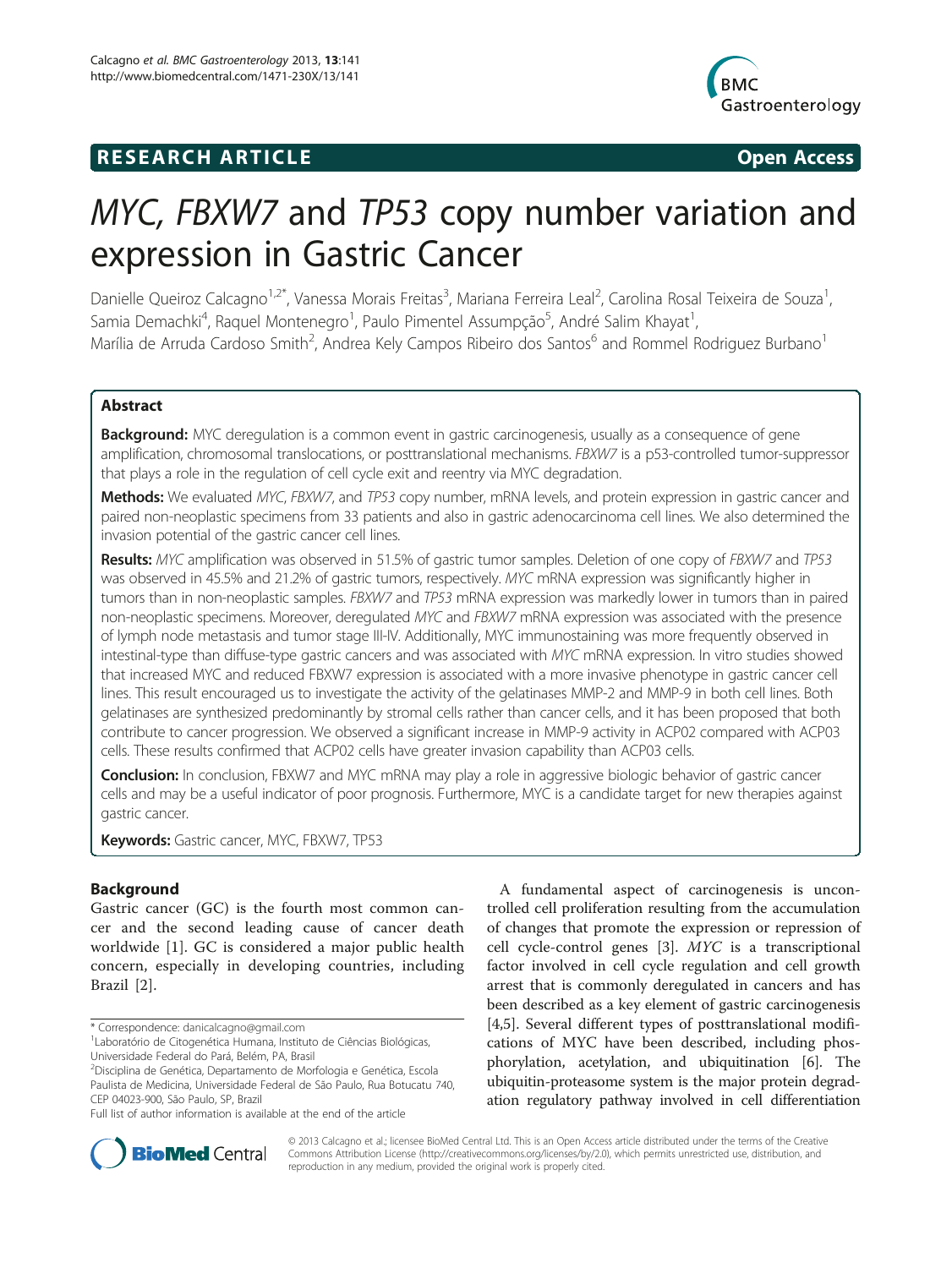and growth control [\[7](#page-8-0)]. FBXW7 encodes an F-box protein subunit of the Skp1/Cul1/F-box complex (SCF) ubiquitin ligase complex.  $SCF<sup>FBXW7</sup>$  induces degradation of the products of positive cell cycle regulator genes, such as *cyclin* E, MYC, NOTCH, and JUN, through phosphorylation-E, MYC, NOTCH, and JUN, through phosphorylation-<br>dependent ubiquitination [\[8](#page-8-0)]. Among SCF<sup>FBXW7</sup> substrates, MYC is of particular importance in cell cycle exit because it is thought to play a role in determining whether mammalian cells divide or not [[9](#page-8-0)].

Deregulated FBXW7 expression is a major cause of carcinogenesis [\[10](#page-8-0)-[12\]](#page-8-0). Loss of FBXW7 expression can lead to MYC overexpression and has been associated with poor prognosis in GC patients [\[13](#page-8-0)]. However, MYC activation by FBXW7 loss triggers activation of p53, which plays a key role in the regulation of cellular responses to DNA damage and abnormal expression of oncogenes. Induction of cell cycle arrest by p53 allows for DNA repair or apoptosis induction [\[14](#page-8-0)]. Thus, concomitant loss of FBXW7 and TP53 is necessary to induce genetic instability and tumorigenesis [[11\]](#page-8-0).

In the present study, we investigated MYC, FBXW7, and TP53 gene copy number variation and mRNA and protein expression in GC samples and gastric adenocarcinoma cell lines. Possible associations between our findings and the clinicopathological features and/or invasion and migration capability of the cell lines were also evaluated.

# Methods

# Clinical samples

Samples were obtained from 33 GC patients who underwent surgical treatment at the João de Barros Barreto University Hospital in Pará State, Brazil. Dissected tumor and paired non-neoplastic tissue specimens were immediately cut from the stomach and frozen in liquid nitrogen until RNA extraction.

The clinicopathological features of the patient samples are shown in Table [1](#page-2-0). GC samples were classified according to Lauren [[15](#page-8-0)]. All GC samples showed the presence of *Helicobacter pylori*, and the cagA virulence factor was determined by PCR analysis of ureA and cagA as described by Clayton et al. [\[16\]](#page-8-0) and Covacci et al. [[17\]](#page-9-0), respectively. All patients had negative histories of exposure to either chemotherapy or radiotherapy before surgery, and there were no other co-occurrences of diagnosed cancers. Informed consent with approval of the ethics committee of the Federal University of Pará was obtained.

# Cells lines

Gastric adenocarcinoma cell lines ACP02 and ACP03 [[18](#page-9-0)] were cultured in complete RPMI medium (Invitrogen Corp., Carlsbad, CA, USA) supplemented with 10% fetal

bovine serum (FBS), 1% penicillin/streptomycin, and 1% kanamycin.

#### Copy number variation (CNV)

DNA was extracted using a DNAQiamp mini kit (Qiagen, Hilden, Germany) according to the manufacturer's instructions. Duplex quantitative real-time PCR (real-time qPCR) was performed using the FAM/MGB-labeled TaqMan probes for MYC (Hs01764918\_cn), FBXW7 (Hs01362464\_cn), or TP53 (Hs06423639\_cn), and VIC/ TAMRA-labeled TaqMan CNV RNAse P (#4403326) was used for the internal control. All real-time qPCR reactions were performed in quadruplicate with gDNA according to the manufacturer's protocol using a 7500 Fast Real-Time PCR system (Life Technologies, Foster City, CA, USA). The copy number of each sample was estimated by CNV analysis using Copy Caller Software V1.0 (Life Technologies, Foster City, CA, USA). Known Human Genomic DNA (Promega, Madison, USA) was used for calibration.

#### Quantitative real-time reverse transcriptase PCR

Total RNA was extracted with TRI Reagent® Solution (Life Technologies, Carlbad, CA, USA) following the manufacturer's instructions. RNA concentration and quality were determined using a NanoDrop spectrophotometer (Thermo Scientific, Wilmington, DE, USA) and 1% agarose gels. Complementary DNA (cDNA) was synthesized using a High-Capacity cDNA Archive kit according to the manufacturer's recommendations (Life Technologies, Foster City, CA, USA). Real-time qPCR primers and TaqMan probes targeting MYC (Hs00153408\_m1), FBXW7 (Hs00217794\_m1), and TP53 (Hs01034249\_m1) were purchased as Assays-on-Demand Products for Gene Expression ((Life Technologies, Foster City, CA, USA). Real time qPCR was performed using an ABI Prism 7500 system (Life Technologies, Foster City, CA, USA) according to the manufacturer's instructions. GAPDH (NM\_002046.3; Life Technology, USA) was selected as an internal control for monitoring RNA input and reverse transcription efficiency. All real-time qPCR reactions for target genes and internal controls were performed in triplicate on the same plate. The relative quantification (RQ) of gene expression was calculated using the  $\Delta\Delta$ Ct method [[19](#page-9-0)], in which the non-neoplastic sample was designated as a calibrator for each paired tumor sample.

# Immunohistochemistry

Immunohistochemical analyses for MYC and p53 were performed on formalin-fixed, paraffin-embedded surgical sections. Serial 3-μm sections were used. Heat-induced antigen retrieval was employed (microprocessor-controlled pressure Pascal® DakoCytomation, Carpinteria, CA, USA). A universal peroxidase-conjugated secondary antibody kit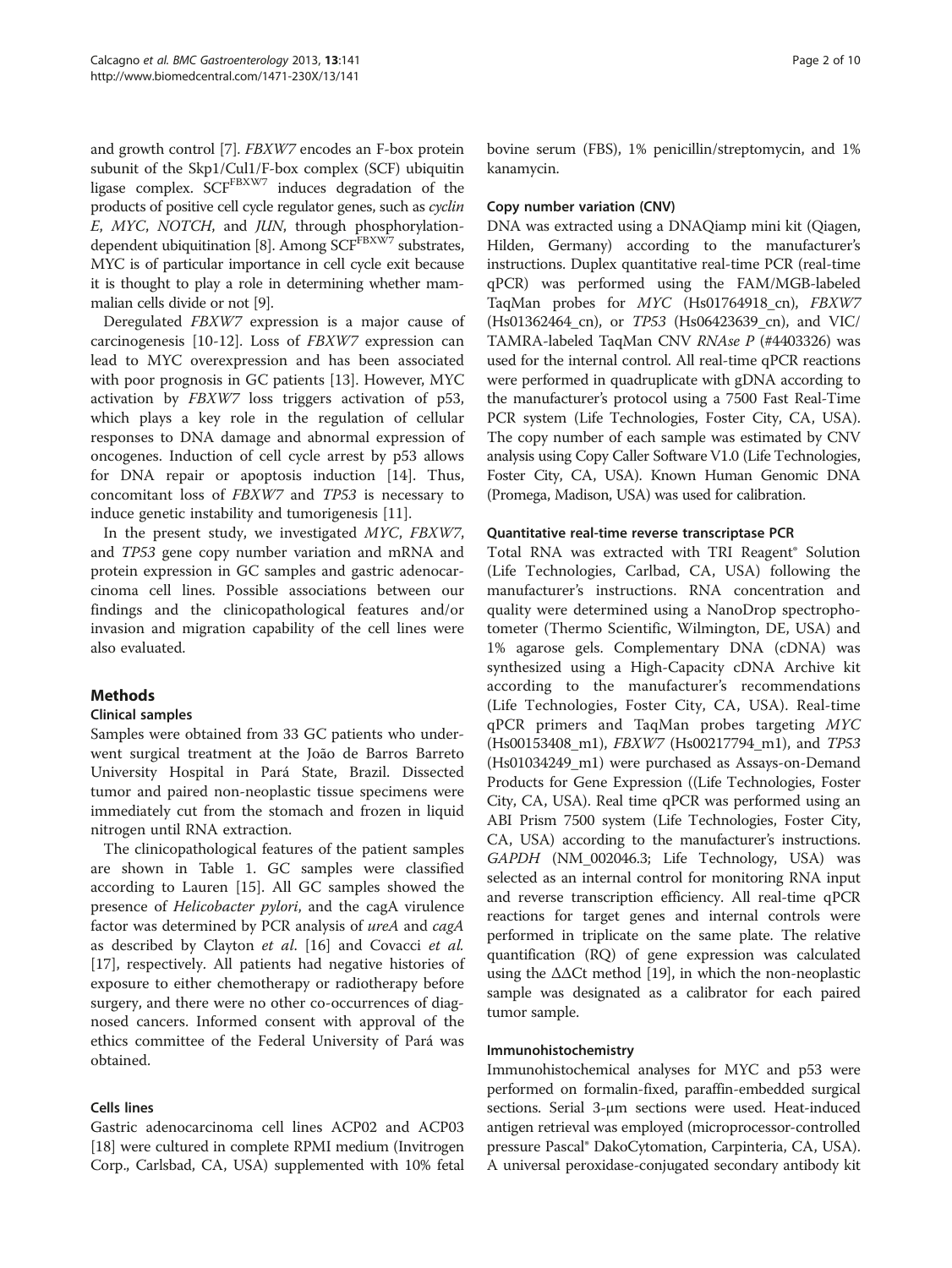|                                |                        | <b>CNV MYC</b>                |          | <b>CNV FBXW7</b>       |                      |          | CNV TP53               |                     |          | <b>IHC MYC</b> |                 |          | IHC p53        |             |          |
|--------------------------------|------------------------|-------------------------------|----------|------------------------|----------------------|----------|------------------------|---------------------|----------|----------------|-----------------|----------|----------------|-------------|----------|
|                                | 2 copies<br>$(n = 16)$ | $\geq$ 3 copies<br>$(n = 17)$ | p- value | 2 copies<br>$(n = 18)$ | 1 copy<br>$(n = 15)$ | p- value | 2 copies<br>$(n = 25)$ | 1 copy<br>$(n = 7)$ | p- value | $P(n = 19)$    | $N(n = 14)$     | p- value | $P(n = 6)$     | $N(n = 25)$ | p- value |
| Age (y) (mean $\pm$ SD)        |                        |                               |          |                        |                      |          |                        |                     |          |                |                 |          |                |             |          |
| $>50(65.3 \pm 9.1)$            | $\overline{7}$         | 12                            | 0.166    | 12                     | $\overline{7}$       | 0.304    | 15                     | 3                   | 0.393    | 10             | $\overline{4}$  | 0.310    | 5              | 9           | 0.094    |
| ≤50 (42.1 ± 8.2)               | 9                      | 5                             |          | 6                      | $\,8\,$              |          | 10                     | $\overline{4}$      |          | 10             | 9               |          | $2^{\circ}$    | 17          |          |
| Gender                         |                        |                               |          |                        |                      |          |                        |                     |          |                |                 |          |                |             |          |
| Male                           | $\,8\,$                | $\overline{7}$                | 0.437    | $\overline{7}$         | 8                    | 1.000    | 13                     | $\mathbf{1}$        | 0.104    | 12             | $\mathbf{3}$    | 0.072    | $\overline{2}$ | 13          | 0.413    |
| Female                         | 8                      | $10$                          |          | 8                      | 10                   |          | 12                     | $\,$ 6 $\,$         |          | 8              | 10              |          | 5              | 13          |          |
| Histopathology                 |                        |                               |          |                        |                      |          |                        |                     |          |                |                 |          |                |             |          |
| Intestinal                     | 12                     | 10                            | 0.465    | 12                     | 10 <sup>°</sup>      | 1.000    | 16                     | 6                   | 0.387    | 17             | 5               | $0.009*$ | 6              | 16          | 0.378    |
| Diffuse                        | $\overline{4}$         | $\overline{7}$                |          | 6                      | 5                    |          | 9                      | $\mathbf{1}$        |          | 3              | $\,8\,$         |          | $\mathbf{1}$   | $10\,$      |          |
| Depth of tumor invasion        |                        |                               |          |                        |                      |          |                        |                     |          |                |                 |          |                |             |          |
| T1                             | $\overline{3}$         | $\mathbf{3}$                  | 1.000    | 5                      | $\mathbf{1}$         | 0.186    | 5                      | $\mathbf{1}$        | 1.000    | $\overline{2}$ | $\overline{4}$  | 0.182    | $\mathbf{1}$   | 5           | 1.000    |
| T <sub>2</sub> -T <sub>4</sub> | 13                     | 14                            |          | 13                     | 14                   |          | 20                     | $\,$ 6 $\,$         |          | 18             | 9               |          | 6              | 21          |          |
| Lymph node metastasis          |                        |                               |          |                        |                      |          |                        |                     |          |                |                 |          |                |             |          |
| Absent                         | 5                      | 8                             | 0.481    | 8                      | 5                    | 0.722    | 10                     | 3                   | 1.000    | $\overline{7}$ | 6               | 0.717    | $\overline{2}$ | 11          | 0.676    |
| Present                        | 11                     | $\mathsf 9$                   |          | 10                     | $10$                 |          | 15                     | $\overline{4}$      |          | 13             | $\overline{7}$  |          | 5              | 15          |          |
| Stage                          |                        |                               |          |                        |                      |          |                        |                     |          |                |                 |          |                |             |          |
| $\left\  - \right\ $           | 8                      | 10                            | 0.732    | 12                     | 6                    | 0.170    | 14                     | 3                   | 0.678    | 12             | 6               | 0.493    | 3              | 15          | 0.674    |
| $III-N$                        | 8                      | $7\overline{ }$               |          | 6                      | 9                    |          | 11                     | $\overline{4}$      |          | 8              | $7\overline{ }$ |          | $\overline{4}$ | 11          |          |
| <b>MYC IHC</b>                 |                        |                               |          |                        |                      |          |                        |                     |          |                |                 |          |                |             |          |
| Negative                       | 5                      | $\,8\,$                       | 0.481    | $7^{\circ}$            | 6                    | 1.000    | 11                     | $\overline{2}$      | 0.671    |                |                 |          |                |             |          |
| Positive                       | 11                     | 9                             |          | 11                     | 9                    |          | 14                     | 5                   |          |                |                 |          |                |             |          |
| p53 IHC                        |                        |                               |          |                        |                      |          |                        |                     |          |                |                 |          |                |             |          |
| Negative                       | 14                     | 12                            | 0.398    | 14                     | 12                   | 1.000    | 21                     | $\overline{4}$      | 0.157    |                |                 |          |                |             |          |
| Positive                       | $\overline{2}$         | $\sqrt{5}$                    |          | $\overline{4}$         | $\mathbf{3}$         |          | $\overline{4}$         | 3                   |          |                |                 |          |                |             |          |

<span id="page-2-0"></span>

| Table 1 MYC, FBXW7 and TP53 gene copy number variation, MYC and p53 protein expression and clinicopathological features of 33 GC patients |  |  |  |
|-------------------------------------------------------------------------------------------------------------------------------------------|--|--|--|
|-------------------------------------------------------------------------------------------------------------------------------------------|--|--|--|

 $*p$  < 0.05; P: positive; N: negative.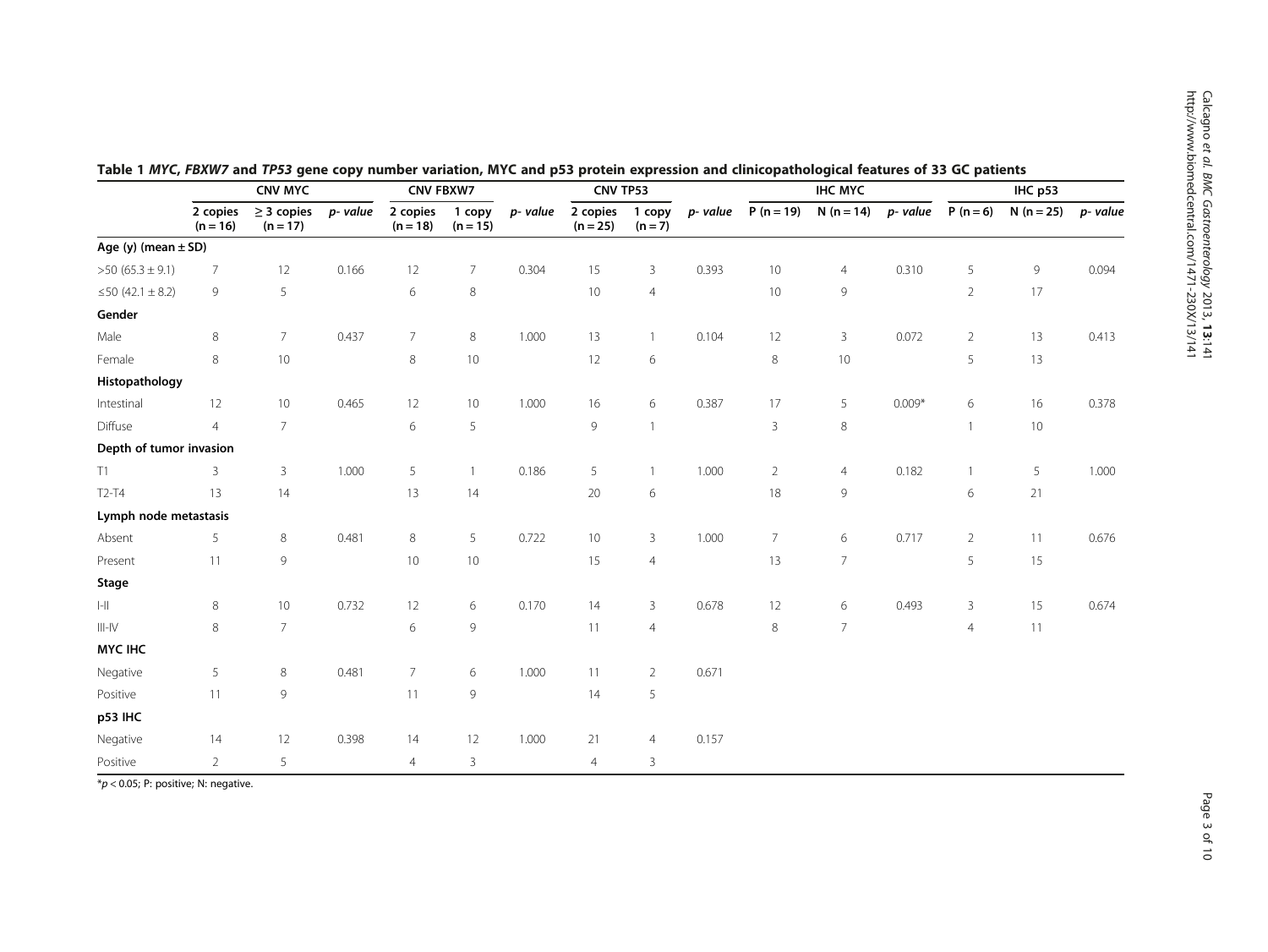(LSAB System, DakoCytomation, Carpinteria, CA, USA) was used for detection with diaminobenzidine (DAB) as the chromogen. The following primary antibodies were used: mouse monoclonal antibodies directed against MYC (dilution 1:150; sc-40, Santa Cruz Biotechnology, Santa Cruz, CA, USA and clone 9E10, Zymed®, San Francisco, CA, USA), FBXW7 (dilution 1:50, Abnova Corp., Taipei City, Taiwan), and p53 (dilution 1:50; DakoCytomation, Carpinteria, CA, USA). Positive protein expression was defined as clear nuclear staining in more than 10% of the cells.

#### Migration and invasion assay

Migration and invasion assays were carried out in a modified Boyden chamber with filter inserts (8-μm pores) for 12-well plates (BD Biosciences, San Jose, CA, USA). To assess invasion, filters were coated with 10 μl of Matrigel (10–13 mg/ml) (BD Biosciences, San Jose, CA, USA) while on ice. Cells  $(2 \times 10^5)$  were plated into the upper chamber in 1 ml of RPMI without FBS. The lower chamber was filled with 1.5 ml of RPMI with FBS. After 48 h in culture, cells were fixed with 4% paraformaldehyde and post-fixed with 0.2% crystal violet in 20% methanol. Cells on the upper side of the filter, including those in the Matrigel, were removed with a cotton swab. Invading cells (on the lower side of the filter) were photographed and counted. Experiments were performed in triplicate.

#### Immunofluorescence

Cells grown on glass coverslips were fixed with 1% paraformaldehyde in phosphate-buffered saline (PBS) for 10 min, then permeabilized with 0.5% Triton X-100 (Sigma-Aldrich, St. Louis, MO, USA) in PBS for 15 min and blocked with 1% bovine serum albumin (BSA) in PBS. The cells were stained with mouse antibodies against MYC (diluted 1:50; Zymed®, USA), p53 (diluted 1:50; DakoCytomation, Carpinteria, CA, USA), and FBXW7 (diluted 1:50; Abnova Corp., Taipei City, Taiwan). Primary antibodies were revealed using an antimouse Alexa-568-conjugated secondary antibody (Invitrogen). All incubations were carried out for 60 min at room temperature. Nuclei were stained with DAPI in Prolong anti-fade mounting medium (Invitrogen). Negative control samples were processed as described above except that primary antibodies were omitted and replaced with PBS alone.

# Western blotting

Protein extraction from cells was performed according to standard procedures. Briefly, total protein was extracted from ACP02 and ACP03 cells using 50 mM Tris–HCl buffer containing 100 mmol/L NaCl, 50 mM NaF, 1 mM NaVO4, 0.5% NP-40, and complete protease inhibitor

cocktail (Roche, Germany). Protein concentration was estimated using a Bradford assay (Sigma-Aldrich). About 30 μg of total protein extract was loaded onto a 12% sodium dodecyl sulfate-polyacrylamide gel electrophoresis (SDS-PAGE) gel and electrophoresed. Resolved proteins were then transferred from the gel onto a nitrocellulose membrane. The membrane was blocked with 5% nonfat milk in Tris-buffered saline containing 5% Tween (Sigma-Aldrich, Sant Louis, MO, USA) and then incubated with mouse monoclonal anti-MYC (Santa Cruz Biotechnology), anti-FBXW7 (Abnova, Taipei City, Taiwan), anti-p53 (DakoCytomation, Carpinteria, CA, USA), and anti-βactin (Sigma-Aldrich, Sant Louis, MO, USA) antibodies diluted 1:200, 1:100, 1:100, and 1:2,000, respectively. Subsequently, membranes were incubated with a 1:5,000 dilution of horseradish peroxidase (HRP)-conjugated sheep anti-mouse antibody (Amersham Biosciences, Piscataway, NJ, USA) for 1 h at room temperature. Proteins were visualized by enhanced chemiluminescence.

#### Zymography

ACP02 and ACP03 cells  $(5 \times 10^4$  of each) were plated and allowed to adhere and spread for at least 8 h. Adherent cells were washed three times with PBS, and the culture medium was replaced with serum-free medium for 24 h. The activity of MMP2 and MMP9 in the conditioned medium was assessed by zymography. Conditioned medium was collected, concentrated (Microcon 30 K, Merck Millipore, Darmstadt, Germany) and resuspended in SDS-PAGE sample buffer (without βmercaptoethanol). The remaining cells were lysed and the protein concentration was estimated using a BCA assay (Thermo Scientific Pierce, Rockford, IL, USA). A total of 1 μg of protein from each conditioned medium was separated on 10% polyacrylamide gels containing 0.2% gelatin. After electrophoresis, the gels were washed in 2.5% Triton X-100 for 30 min, then equilibrated in 10 mM Tris (pH 8.0) and incubated at 37°C for 16–24 h in a development buffer containing 50 mM Tris (pH 8.0), 5 mM CaCl<sub>2</sub>, and 0.02% NaN<sub>3</sub>. The gels were stained with 0.2% Coomassie blue R250 (GE Amersham, Piscataway, NJ, USA) and destained with 1:1 acetic acid/ methanol solution. Experiments were performed in triplicate. Zymographic bands, which are indicative of MMP activity, were quantified by scanning densitometry.

#### Statistical analyses

The normality of variable distributions was determined using the Shapiro-Wilk test. Associations between MYC, FBXW7, and TP53 copy number variation, mRNA levels, protein expression, clinicopathological features, and cell invasion and migration capability were analyzed using the chi-square  $(x^2)$  and Mann–Whitney tests. Correlation between expression of the different target mRNAs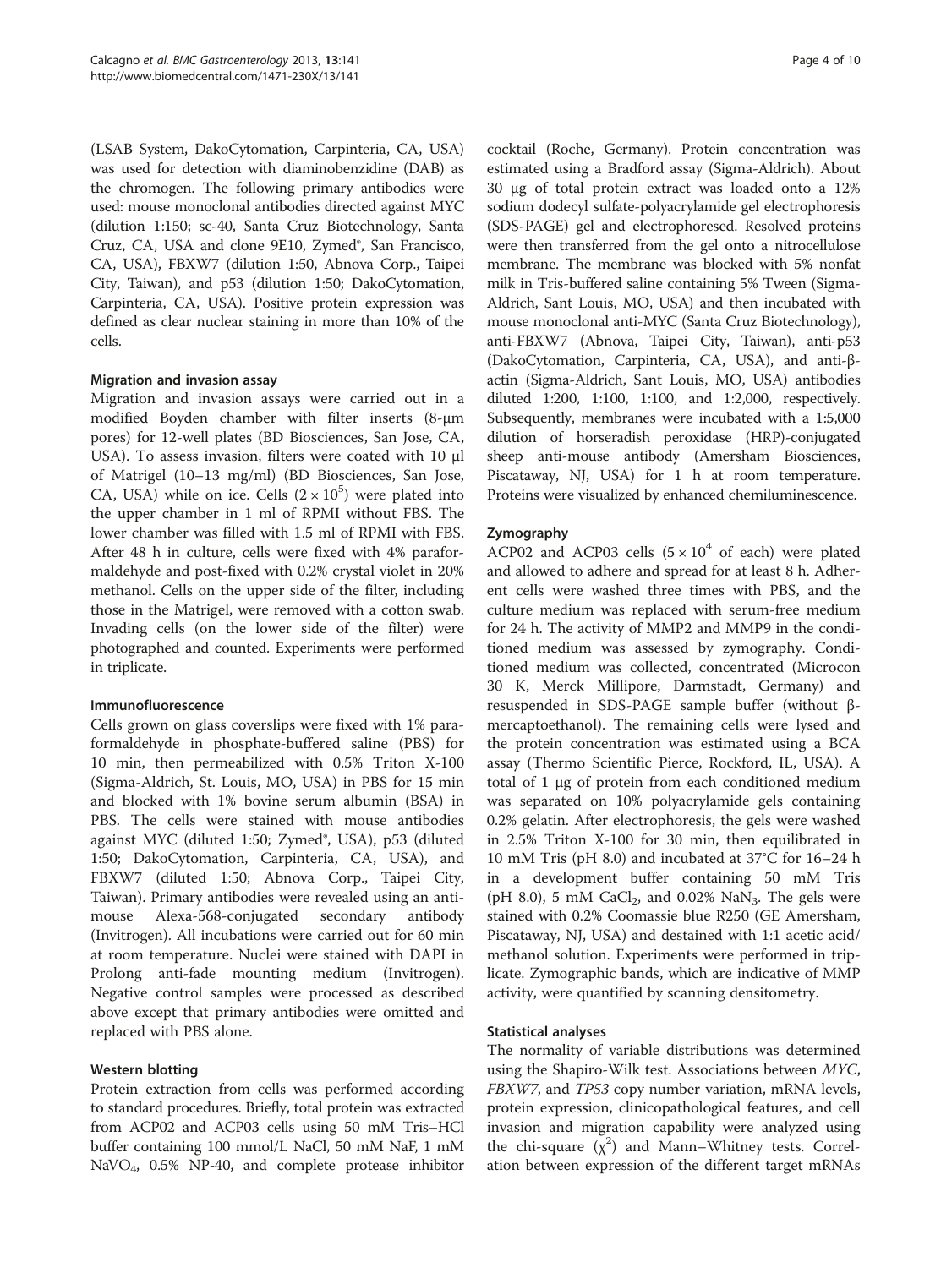was determined using Spearman's test, in which a value below 0.3 indicated a weak correlation, 0.3-0.7 indicated a medium correlation, and values above 0.7 indicated a strong correlation. Data are shown as the median and interquartile range; p values less than 0.05 were considered significant.

#### Results

#### Gastric tumor specimens showed amplification of MYC and deletion of FBXW7 and TP53

Three or more copies of MYC were found in 51.5% (17/ 33) of gastric tumor cells. In contrast, 45.5% (15/33) and 21.2% (7/33) of gastric tumor cells contained only one copy of FBXW7 and TP53, respectively.

The association between clinicopathological features and MYC, FBXW7, and TP53 copy number is summarized in Table [1.](#page-2-0) One gastric tumor that contained three copies of TP53 was excluded from the chi-square analysis. No association was found between copy number variation of the genes studied and clinicopathological features.

# MYC mRNA expression was higher in tumors than in non-neoplastic specimens, whereas FBXW7 and TP53 mRNA expression was lower in tumor specimens

The expression level of  $MYC$  mRNA  $(2.01 \pm 1.72$  fold change) in tumor tissue samples was significantly higher than in non-neoplastic tissue ( $p = 0.0002$ ), whereas the expression level of  $FBXW7$  mRNA  $(0.53 \pm 0.40$  fold change) and  $TP53$  mRNA  $(0.84 \pm 0.55)$  fold change) in tumor tissue specimens was significantly lower than in non-neoplastic tissue ( $p < 0.0001$  and  $p = 0.0011$ , respectively). We did not find a significant correlation between MYC, FBXW7, and TP53 mRNA expression (MYC/ FBXW7 mRNA r = <sup>−</sup>0.3464, p = 0.0562; MYC/TP53 mRNA r = 0.0950, p = 0.6113; FBXW7/TP53 mRNA  $r = -0.0745$ ,  $p = 0.4747$ ). Thus, only a tendency toward correlation between an increase in MYC mRNA expression and a decrease in FBXW7 mRNA expression was detected.

Table [2](#page-5-0) summarizes the associations between various clinicopathological features and the RQ of MYC, FBXW7, and TP53 mRNA expression in tumor and paired nonneoplastic specimens. An increase in MYC mRNA level was associated with the presence of lymph node metastasis ( $p = 0.016$ ) and GC tumor stage III-IV ( $p = 0.036$ ). A significant reduction in FBXW7 mRNA level was also associated with the presence lymph node metastasis ( $p = 0.015$ ) and tumor stage III-IV ( $p = 0.008$ ).

# Nuclear MYC protein staining is associated with intestinal-type GC

Positive staining for nuclear MYC and p53 was found in 64.5% (20/31) and 19.4% (6/31) of GC samples,

respectively (Figure [1\)](#page-6-0). No positivity was found for FBXW7. Table [1](#page-2-0) summarizes the clinicopathological features and MYC and p53 immunostaining results. Expression of MYC was more frequent in intestinal-type than diffuse-type GC  $(p = 0.007)$ . Furthermore, MYC immunostaining was associated with increased MYC mRNA level  $(p = 0.0022)$ . No association was found between p53 immunostaining and clinicopathological characteristics, TP53 copy number, or TP53 mRNA expression.

# Comparison of ACP02 and ACP03 cell lines

Both ACP02 and ACP03 cells contained three MYC copies and only one FBXW7 copy. The number of TP53 copies was undetermined in both cell lines. Compared with mRNA expression in ACP03 cells, ACP02 cells expressed a higher level of MYC (1.34-fold) and lower levels of FBXW7 and TP53 mRNA (0.62- and 0.73-fold, respectively).

Western blot analyses revealed that MYC expression was significantly higher in ACP02 cells than ACP03 cells  $(p = 0.048)$ . Moreover, FBXW7 expression was significantly lower in ACP02 cells than ACP03 cells ( $p = 0.049$ ). However, there was no significant difference in p53 expression between the cell lines  $(p = 0.077)$  (Figure [2](#page-6-0)A-B).

Immunofluorescence analysis of both proteins showed a punctiform pattern of labeling, supporting the Western blot results showing an increase in MYC and reduction in FBXW7 expression in ACP02 cells compared with ACP03 (Figure [2](#page-6-0)). Matrigel invasion assay results showed that ACP02 cells were more invasive than ACP03 cells ( $p = 0.001$ ). Migration assay results showed that fewer ACP02 cells migrated compared with ACP03 cells (p = 0.0028) (Figure [2C](#page-6-0)-D).

Both ACP02 and ACP03 cells presented four gelatinase activity bands: MMP-9 latent (92 kDa), MMP-9 active (88 kDa), MMP-2 latent (72 kDa), and MMP-2 active (66 kDa) (Figure [3\)](#page-7-0). We found no significant differences in MMP-9 latent ( $p = 0.9788$ ), MMP-2 active ( $p = 0.7848$ ), and MMP-2 latent  $(p = 0.1678)$  between ACP02 and ACP03 cells. However, significant differences were found between ACP02 and ACP03 cells with respect to MMP-9 active ( $p = 0.0182$ ).

# Discussion

In the current study, we observed that MYC mRNA expression was increased in GC samples compared with corresponding non-neoplastic samples. In addition, to our knowledge, this is the first study to report an association between increased MYC mRNA expression and the presence of lymph node metastasis and CG stage III-IV, reinforcing the idea that MYC deregulation is a strong factor for malignancy in GC.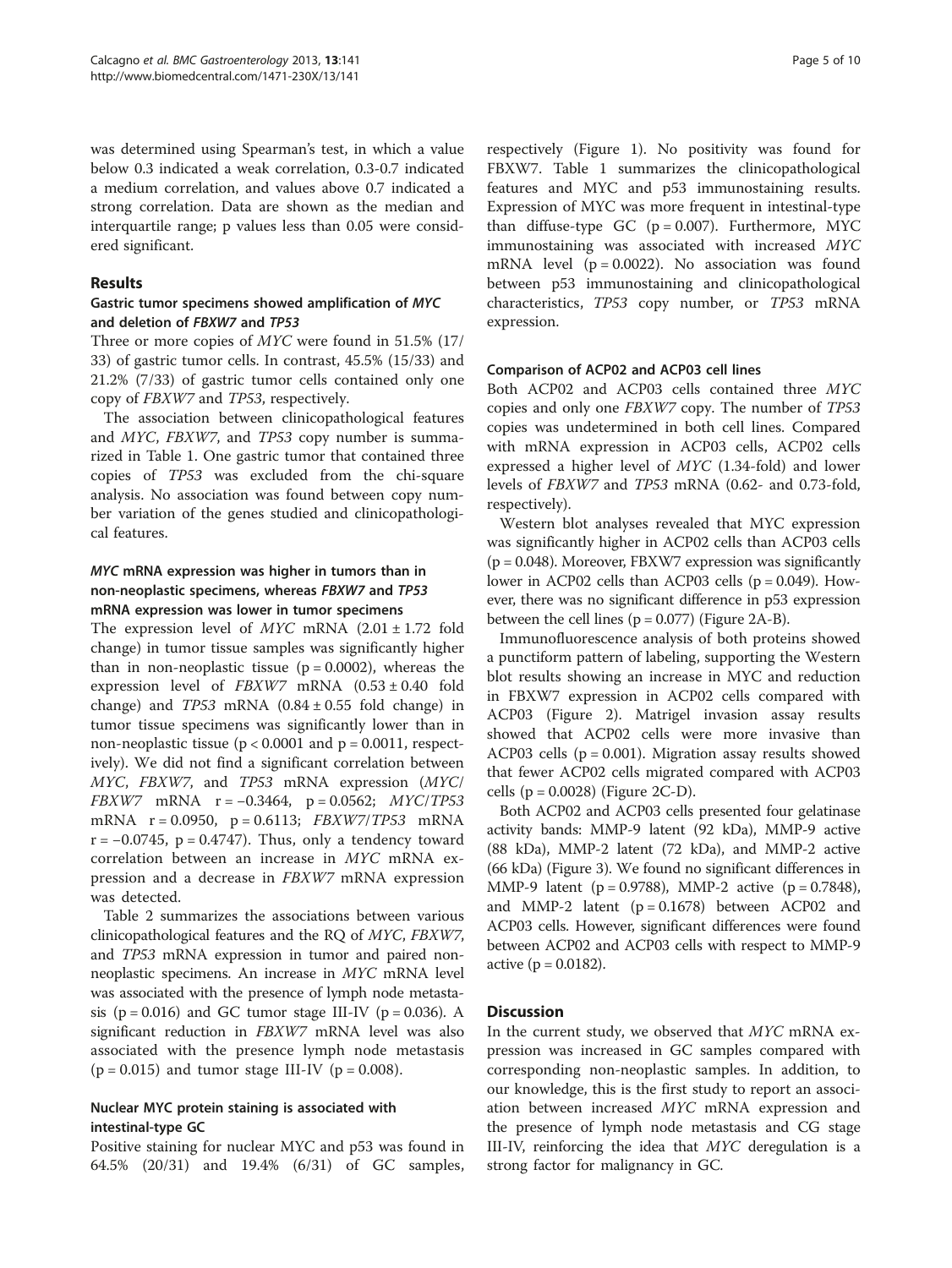|                         | n(%)       | <b>MYC</b>       | p- value  | FBXW7            | p- value  | <b>TP53</b>      | p- value     |
|-------------------------|------------|------------------|-----------|------------------|-----------|------------------|--------------|
|                         |            | Median $\pm$ IQR |           | Median $\pm$ IQR |           | Median $\pm$ IQR |              |
| Age (y) (mean $\pm$ SD) |            |                  |           |                  |           |                  |              |
| $>50(65.3 \pm 9.1)$     | 19 (57.6%) | $2.04 \pm 1.35$  | 0.8873    | $0.55 \pm 0.37$  | 0.9247    | $0.86 \pm 0.62$  | 0.7409       |
| ≤50 (42.1 ± 8.2)        | 14 (42.4%) | $1.44 \pm 4.88$  |           | $0.53 \pm 0.50$  |           | $0.94 \pm 1.65$  |              |
| Gender                  |            |                  |           |                  |           |                  |              |
| Male                    | 15 (45.5%) | $2.01 \pm 1.01$  | 0.4065    | $0.53 \pm 0.22$  | 0.6353    | $0.89 \pm 0.58$  | 0.8125       |
| Female                  | 18 (54.5%) | $1.67 \pm 2.03$  |           | $0.56 \pm 0.56$  |           | $0.87 \pm 0.69$  |              |
| Histopathology          |            |                  |           |                  |           |                  |              |
| Intestinal              | 22 (66.7%) | $2.06 \pm 0.99$  | 0.3525    | $0.53 \pm 0.16$  | 0.1391    | $0.81 \pm 0.78$  | 0.3311       |
| Diffuse                 | 11 (33.3%) | $1.40 \pm 2.32$  |           | $0.77 \pm 0.74$  |           | $0.94 \pm 0.38$  |              |
| Depth of tumor invasion |            |                  |           |                  |           |                  |              |
| T1                      | 6 (18.2%)  | $0.89 \pm 0.47$  | 0.0857    | $0.88 \pm 0.58$  | 0.0678    | $0.85 \pm 0.15$  | 0.7069       |
| $T2-T4$                 | 27 (81.8%) | $2.08 \pm 1.42$  |           | $0.53 \pm 0.43$  |           | $0.91 \pm 0.79$  |              |
| Lymph node metastasis   |            |                  |           |                  |           |                  |              |
| Absent                  | 13 (39.4%) | $0.98 \pm 1.09$  | $0.0225*$ | $0.68 \pm 0.36$  | $0.0238*$ | $0.84 \pm 0.44$  | 0.6121       |
| Present                 | 20 (60.6%) | $2.10 \pm 2.20$  |           | $0.46 \pm 0.38$  |           | $0.94 \pm 0.79$  |              |
| Stage                   |            |                  |           |                  |           |                  |              |
| $ -  $                  | 18 (54.5%) | $1.39 \pm 1.23$  | $0.0362*$ | $0.57 \pm 0.38$  | $0.0380*$ | $0.83 \pm 0.55$  | $0.0892^{+}$ |
| $III$ -IV               | 15 (45.5%) | $2.41 \pm 2.79$  |           | $0.34 \pm 0.45$  |           | $0.96 \pm 1.19$  |              |
| <b>MYC IHC</b>          |            |                  |           |                  |           |                  |              |
| Positive                | 20 (60.6%) | $2.18 \pm 1.59$  | $0.0022*$ | $0.53 \pm 0.32$  | 0.4090    | $0.81 \pm 0.57$  | 0.1372       |
| Negative                | 13 (39.4%) | $0.89 \pm 0.85$  |           | $0.58 \pm 0.53$  |           | $0.99 \pm 0.90$  |              |
| p53 IHC                 |            |                  |           |                  |           |                  |              |
| Positive                | 7 (21.2%)  | $4.25 \pm 6.53$  | 0.0891    | $0.64 \pm 0.68$  | 0.9203    | $1.06 \pm 0.83$  | 0.2937       |
| Negative                | 26 (78.8%) | $2.00 \pm 1.44$  |           | $0.55 \pm 0.35$  |           | $0.87 \pm 0.60$  |              |

<span id="page-5-0"></span>

 $*p$  < 0.05; IQR: interquartile range.

Adams et al. [[20\]](#page-9-0) and Leder et al. [\[21](#page-9-0)] demonstrated that MYC mRNA expression deregulation can promote the development of cancer in transgenic mouse models. The increase in MYC mRNA level in human cancers may result from both direct and indirect mechanisms, which could have several explanations. First, MYC amplification is the most common mechanism of MYC deregulation in GC [\[5\]](#page-8-0). This mechanism leads to increased production of oncogenic products in quantities that exceed the transcriptional capacity of a normal double copy gene. Here, we observed three or more MYC gene copies in 51.5% of gastric tumors specimens. Previous studies from our group also showed that MYC amplification or trisomy of chromosome 8, on which MYC is located, was present in all GC samples examined from individuals in Northern Brazil, as well as in GC cell lines established by our group from tumors of Brazilian patients [[18,22-27](#page-9-0)]. The presence of MYC amplification has also been reported in plasma samples from individuals with GC [[28](#page-9-0)]. However, no direct association

between MYC copy number variation and mRNA expression was detected in the present study.

Second, the increase in MYC mRNA expression may result from consistent recombination between the immunoglobulin (Ig) locus and the MYC oncogene. This phenomenon is frequently described in Burkitt's lymphoma and is associated with a longer half-life of MYC mRNA in affected cells [\[29](#page-9-0)]. Previously, our research group observed MYC insertions in diffuse-type GC mainly into chromosomes that are mapped to genes of immunoglobulins (chromosomes 2, 14, and 22) [\[26](#page-9-0)]. Thus, chromosomal translocations involving the MYC locus (8q24) in diffuse-type CG in individuals from Northern Brazil might also reflect an increase in MYC mRNA level.

Immunohistochemistry (IHC) analysis revealed that MYC expression is more frequently found in intestinaltype GC than diffuse-type GC specimens. These alterations could lead to an abnormal MYC protein that is not recognized by either of the antibodies used in the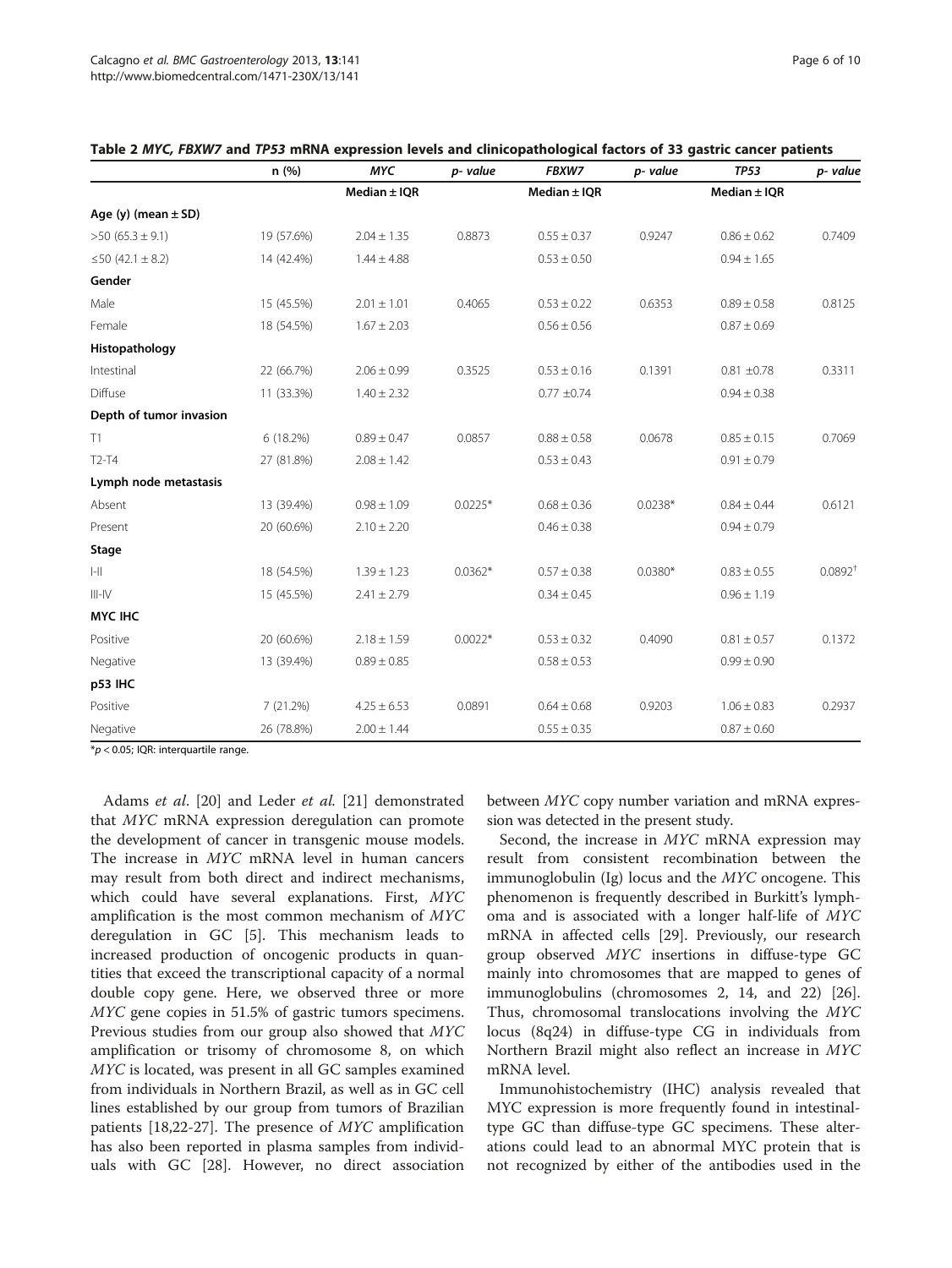<span id="page-6-0"></span>



FBXW7 and p53 protein expression in ACP02 and ACP03. These proteins were normalized to the level of beta actin; (B) Representative data of MYC, FBXW7 and p53 protein expression; (C-D) Graphs show mean  $\pm$  SD of migration and invasive cells triplicates assay; (E) Representative results of MYC, FBXW7 and p53 immunofluorescence.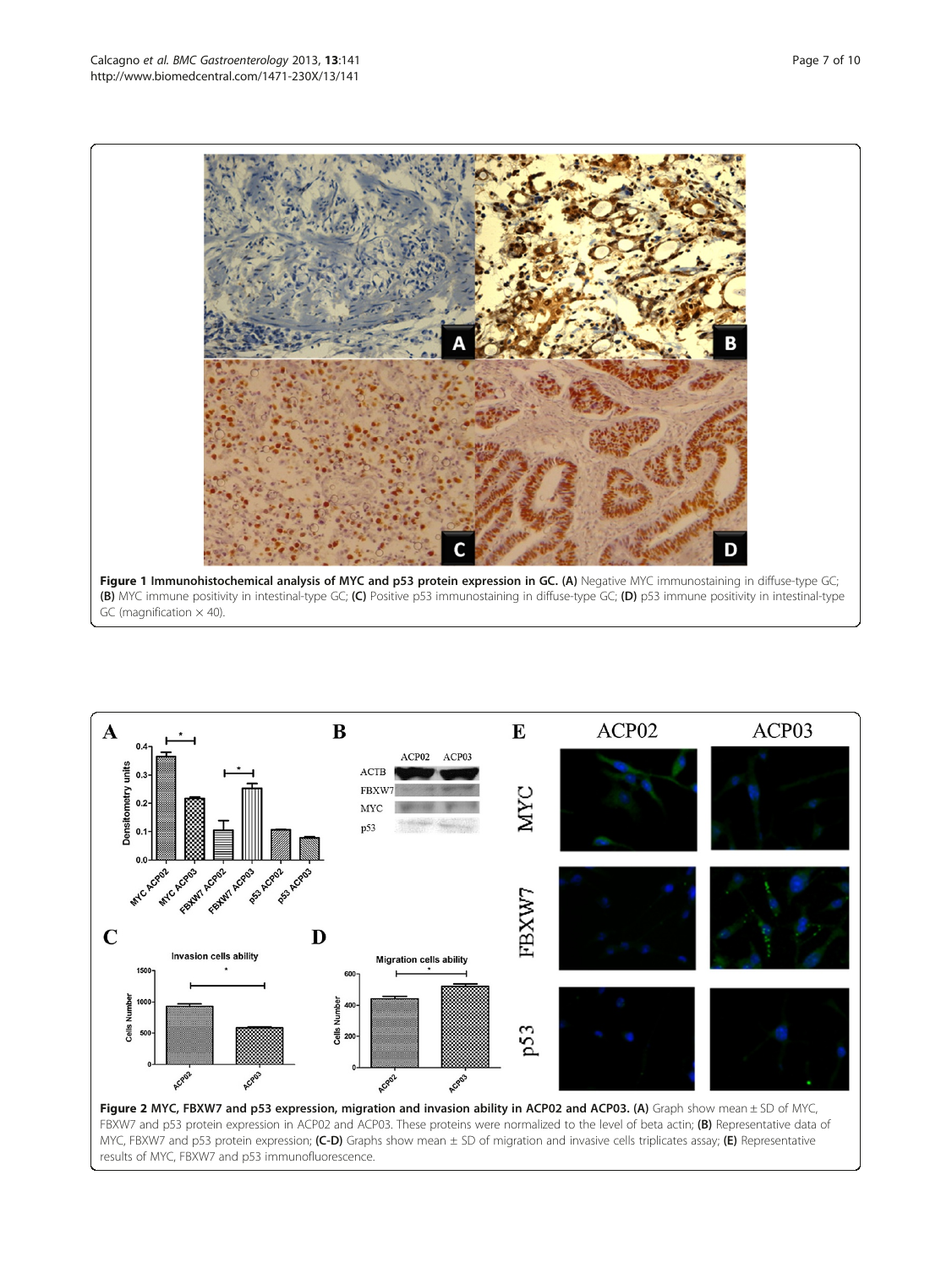<span id="page-7-0"></span>

present study. Moreover, we observed an association between MYC mRNA expression level and MYC staining. Furthermore, posttranscriptional mechanisms control MYC stability [[6](#page-8-0)[,30](#page-9-0)]. MYC deregulation has been associated with loss of FBXW7, a haploinsufficient tumor suppressor gene. In general, FBXW7 loss may be caused by loss of heterozygosity (LOH) and mutation [[30](#page-9-0)]. The loss at 4q, the FBXW7 locus, is a recurring chromosomal alterations in GC [[31,32](#page-9-0)], and FBXW7 mutations have been found in 3.7-6% of gastric tumors [[12](#page-8-0)].

In the present study, we observed only one copy of the FBXW7 gene in 45.16% of the gastric tumors studied. Interestingly, FBXW7 mRNA expression in GC samples is markedly decreased in comparison with corresponding non-neoplastic tissue. In addition, FBXW7 mRNA expression deregulation was associated with the presence of lymph node metastasis and GC stage III-IV, as was also observed with MYC mRNA. These findings corroborate the work of Yokobori el al. [\[13\]](#page-8-0), which also showed an association between reduced FBXW7 mRNA expression and lymph node metastasis that contributes to the malignant potential of GC cells and results in poor prognosis. Moreover, we observed that the expression of MYC and FBXW7 mRNA tended to be inversely correlated in the present study.

Several studies showed that MYC inactivation suppresses tumors in animals, suggesting that MYC may be a molecular target in cancer treatment [\[33](#page-9-0)-[35\]](#page-9-0). Alternatively, Soucek et al. [[36\]](#page-9-0) proposed that FBXW7 might facilitate "tumor dormancy therapy". Thus, MYC degradation by FBXW7 may not only induce a state of tumor dormancy but could also have an anti-tumor effect. Normally, MYC accumulation resulting from FBXW7 loss or another mechanism of MYC deregulation induces p53-dependent apoptosis via MDM2 degradation. The inactivation of both FBXW7 and p53 promotes MYC accumulation and inhibits p53-dependent apoptosis via MDM2 activation, which may in turn induce cell proliferation [[37](#page-9-0),[38](#page-9-0)].

In this study, we found that 21.2% of the gastric tumors examined had one copy of the TP53 gene and also found a substantial decrease in TP53 mRNA level in GC tissues compared with paired non-neoplastic gastric tissue samples. Loss of p53 function could be caused primarily by LOH and mutations. TP53 mutations in somatic cells are observed in about 50% of human cancers, but the frequency and type of mutation varies from one tumor to another and can be exchange of sense, nonsense, deletion, insertion, or splicing mutations [[39,40\]](#page-9-0). In CG, the rate of mutations in this gene is 18-58% [[41-43\]](#page-9-0). Some studies have shown that most missense mutations in TP53 cause changes in the conformation of the protein, thereby prolonging its halflife and leading to accumulation in the nucleus of neoplastic cells. This accumulation can be detected by IHC in about 19-29% of GC tumors [\[44](#page-9-0)]. Here, we observed p53 immunostaining in 19.4% (6/31) of GC samples. This finding was consistent with earlier studies by our group that described LOH of TP53 and deletion of 17p as frequent alterations in GC cell lines and primary gastric tumors from individuals in Northern Brazil [\[27,45](#page-9-0)]. The LOH may be related to the reduction of TP53 mRNA expression observed in some of our GC samples. However, no association was found between this protein, TP53 mRNA level, copy number, or clinicopathological features. The lack of association between MYC, FBXW7, and TP53 copy number variation and mRNA and protein expression observed in this study highlights the complex relationship between gene copy number, mRNA expression, and protein stability.

In our previous cytogenetic study using fluorescence in situ hybridization (FISH), we described gains in MYC copies and deletions in TP53 in ACP02 and ACP03 gastric adenocarcinoma cell lines, thus corroborating the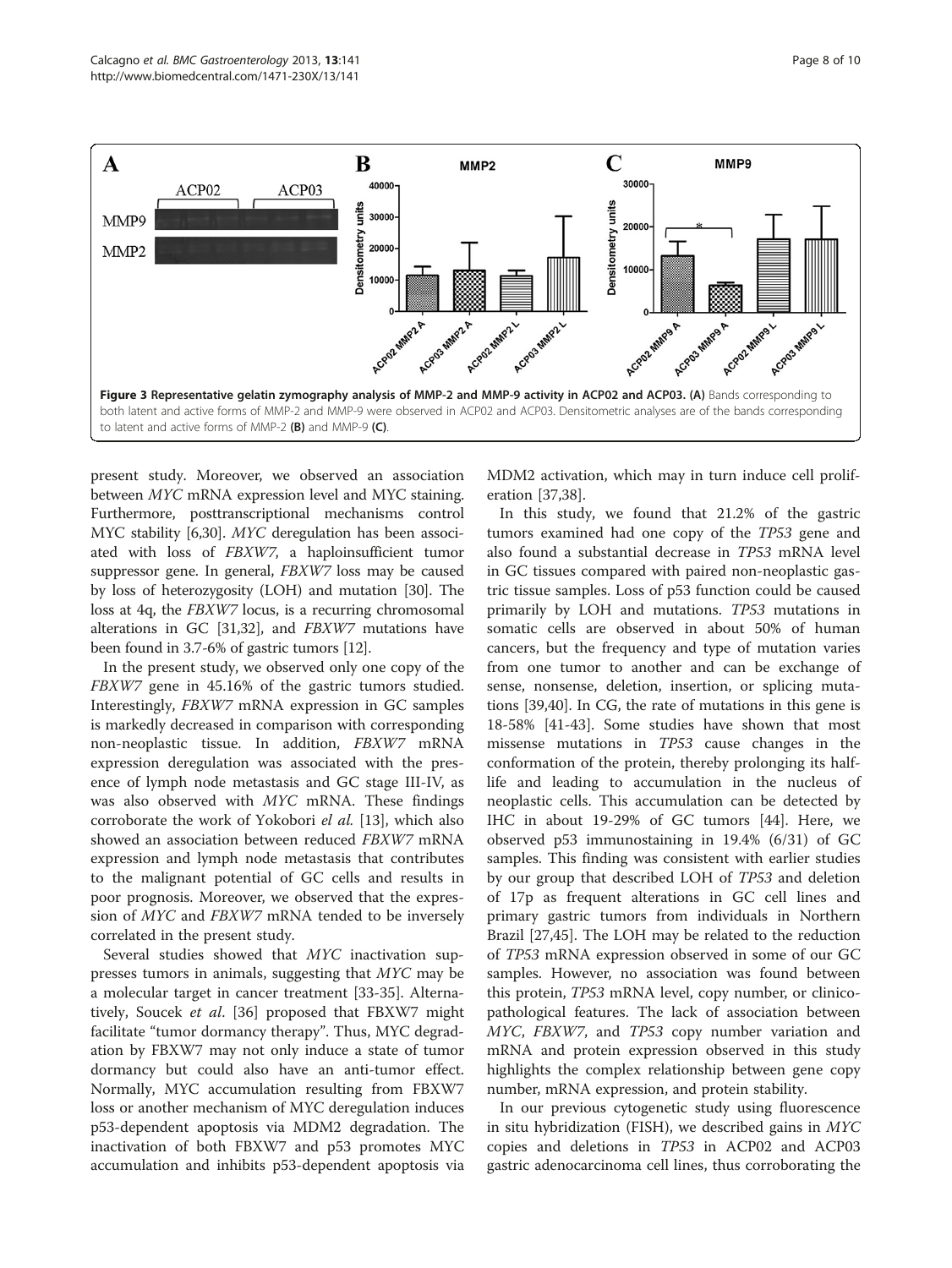<span id="page-8-0"></span>present results obtained using real-time qPCR [[27\]](#page-9-0). Both alterations were observed in the primary tumors from which these cell lines were established. Since ACP02 and ACP03 cells present alterations similar to those of gastric tumors, these cell lines may be useful as tools for experimental modeling of gastric carcinogenesis and may enhance understanding of the genetic basis underlying GC behavior and treatment and perhaps may change the landscape of GC.

In the present study, we also observed increased MYC and reduced FBXW7 mRNA and protein expression in ACP02 cells compared with ACP03 cells. Furthermore, ACP02 cells were more invasive than ACP03 cells. On the other hand, ACP03 cells had a higher migration capability than ACP02 cells. Thus, despite the ability to migrate, ACP03 cells probably do not have efficient invasive machinery such as active proteases necessary to degrade the substrate. These findings are in agreement with observations in gastric tumors and reinforce the hypothesis that deregulation of MYC and FBXW7 is crucial for the invasive ability of GC cells. This result encouraged us to investigate the MMP-2 and MMP-9 activities of cells using zymography. The MMPs are synthesized as latent enzymes and later activated via proteolytic cleavage by themselves or other proteins in the intracellular space. Both proteases are synthesized predominantly by stromal cells rather than cancer cells and both contribute to cancer progression [[46\]](#page-9-0). Our zymography analysis revealed no significant differences in the activity of MMP2 between ACP02 and ACP03 cells. Additionally, MMP-9 was more active in ACP02 than ACP03 cells. Studies have shown that high levels of MMP-2 and/or MMP-9 are significantly correlated with GC invasion and are associated with poor prognosis [[47,48\]](#page-9-0). Sampieri et al. [\[49\]](#page-9-0) showed that MMP-9 expression is enhanced in GC mucosa compared to nonneoplastic mucosa and that gelatinase activity differs significantly between cancerous and normal tissue.

#### Conclusions

In conclusion, our findings show that FBXW7 and MYC mRNA levels reflect the potential for aggressive biologic behavior of gastric tumors and may be used as indicators of poor prognosis in GC patients. Furthermore, MYC can be a potential biomarker for use in development of new targets for GC therapy.

#### Competing interests

The authors declare that they have no competing interests.

#### Authors' contributions

DQC, VMF, ASK, MACS, AKRS and RRB participated in conception and design of study. DQC, VMF, SD participated in acquisition and performed the analysis of data. DQC, VMF, MFL, SD, CRTS performed interpretation of data. DQC, VMF, RM, PPA and RRB involved in drafting the manuscript. All authors read and approved the final manuscript.

#### Acknowledgments

This study was supported by Conselho Nacional de Desenvolvimento Científico e Tecnológico (CNPq) as grants and fellowship awards. RRB, MACS, RM, ASK and AKRS have research grants from CNPq. DQC, MFL and CRTS has a fellowship granted by CNPq and Fundação de Amparo a Pesquisa do Estado de São Paulo (FAPESP).

#### Author details

1 Laboratório de Citogenética Humana, Instituto de Ciências Biológicas, Universidade Federal do Pará, Belém, PA, Brasil. <sup>2</sup>Disciplina de Genética, Departamento de Morfologia e Genética, Escola Paulista de Medicina, Universidade Federal de São Paulo, Rua Botucatu 740, CEP 04023-900, São Paulo, SP, Brazil. <sup>3</sup>Departamento de Biologia Celular e do Desenvolvimento, Instituto de Ciências Biomédicas, Universidade de São Paulo, São Paulo, SP, Brasil. <sup>4</sup> Laboratorio de Imunoistoquímica, Serviço de Anatomia Patológica, Faculdade de Medicina, Hospital Universitário João de Barros Barreto, Universidade Federal do Pará, Belém, PA, Brasil. <sup>5</sup>Serviço de Cirurgia Hospital Universitário João de Barros Barreto, Universidade Federal do Pará, Belém, PA, Brasil. <sup>6</sup> Laboratório de Genética Humana, Instituto de Ciências Biológicas, Universidade Federal do Pará, Belém, PA, Brasil.

#### Received: 17 January 2013 Accepted: 10 September 2013 Published: 23 September 2013

#### References

- 1. Brenner H, Rothenbacher D, Arndt V: Epidemiology of stomach cancer. Methods in molecular biology (Clifton, NJ 2009, 472:467–477.
- 2. Dicken BJ, Bigam DL, Cass C, Mackey JR, Joy AA, Hamilton SM: Gastric adenocarcinoma: review and considerations for future directions. Ann Surg 2005, 241(1):27–39.
- 3. Smith MG, Hold GL, Tahara E, El-Omar EM: Cellular and molecular aspects of gastric cancer. World J Gastroenterol 2006, 12(19):2979–2990.
- 4. Dang CV, O'Donnell KA, Zeller KI, Nguyen T, Osthus RC, Li F: The c-Myc target gene network. Semin Cancer Biol 2006, 16(4):253–264.
- 5. Calcagno DQ, Leal MF, Assumpcao PP, Smith MA, Burbano RR: MYC and gastric adenocarcinoma carcinogenesis. World J Gastroenterol 2008, 14(39):5962–5968.
- 6. Vervoorts J, Luscher-Firzlaff J, Luscher B: The ins and outs of MYC regulation by posttranslational mechanisms. J Biol Chem 2006, 281(46):34725–34729.
- Bashir T, Pagano M: Aberrant ubiquitin-mediated proteolysis of cell cycle regulatory proteins and oncogenesis. Adv Cancer Res 2003, 88:101–144.
- 8. Nakayama KI, Nakayama K: Regulation of the cell cycle by SCF-type ubiquitin ligases. Seminars in cell & developmental biology 2005, 16(3):323–333.
- 9. Onoyama I, Nakayama KI: Fbxw7 in cell cycle exit and stem cell maintenance: insight from gene-targeted mice. Cell cycle (Georgetown, Tex 2008, 7(21):3307–3313.
- 10. Mao JH, Perez-Losada J, Wu D, Delrosario R, Tsunematsu R, Nakayama KI, Brown K, Bryson S, Balmain A: Fbxw7/Cdc4 is a p53-dependent, haploinsufficient tumour suppressor gene. Nature 2004, 432(7018):775–779.
- 11. Welcker M, Clurman BE: Fbw7/hCDC4 dimerization regulates its substrate interactions. Cell division 2007, 2:7.
- 12. Akhoondi S, Sun D, von der Lehr N, Apostolidou S, Klotz K, Maljukova A, Cepeda D, Fiegl H, Dafou D, Marth C, et al: FBXW7/hCDC4 is a general tumor suppressor in human cancer. Cancer Res 2007, 67(19):9006–9012.
- 13. Yokobori T, Mimori K, Iwatsuki M, Ishii H, Onoyama I, Fukagawa T, Kuwano H, Nakayama KI, Mori M: p53-Altered FBXW7 expression determines poor prognosis in gastric cancer cases. Cancer Res 2009, 69(9):3788–3794.
- 14. Kountouras J, Zavos C, Chatzopoulos D: New concepts of molecular biology on gastric carcinogenesis. Hepatogastroenterology 2005, 52(64):1305–1312.
- 15. Lauren P: The Two Histological Main Types of Gastric Carcinoma: Diffuse and So- Called Intestinal-Type Carcinoma. an Attempt at a Histo-Clinical Classification. Acta pathologica et microbiologica Scandinavica 1965, 64:31–49.
- 16. Clayton CL, Kleanthous H, Morgan DD, Puckey L, Tabaqchali S: Rapid fingerprinting of Helicobacter pylori by polymerase chain reaction and restriction fragment length polymorphism analysis. J Clin Microbiol 1993, 31:1420–1425.